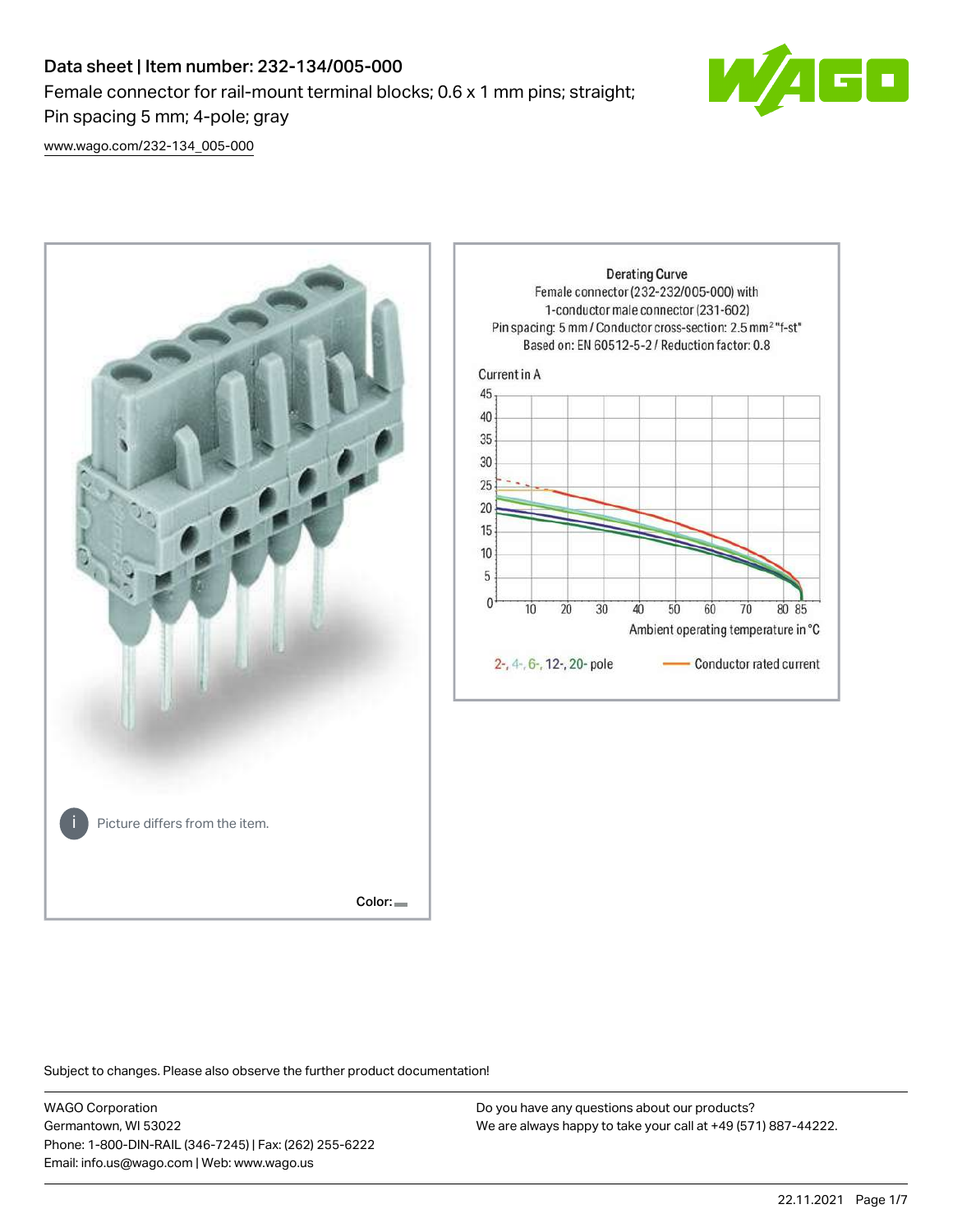

Dimensions in mm

 $L =$  (pole no. x pin spacing) + 1.5 mm

2- to 3-pole female connectors – one latch only

#### Item description

- $\blacksquare$  Pluggable connectors for rail-mount terminal blocks equipped with CAGE CLAMP $^\circ$  connection
- Female connectors with long contact pins connect to the termination ports of 280 Series Rail-Mount Terminal Blocks
- $\blacksquare$ Female connectors are touch-proof when unmated, providing a pluggable, live output
- $\blacksquare$ With coding fingers

Subject to changes. Please also observe the further product documentation! Data

WAGO Corporation Germantown, WI 53022 Phone: 1-800-DIN-RAIL (346-7245) | Fax: (262) 255-6222 Email: info.us@wago.com | Web: www.wago.us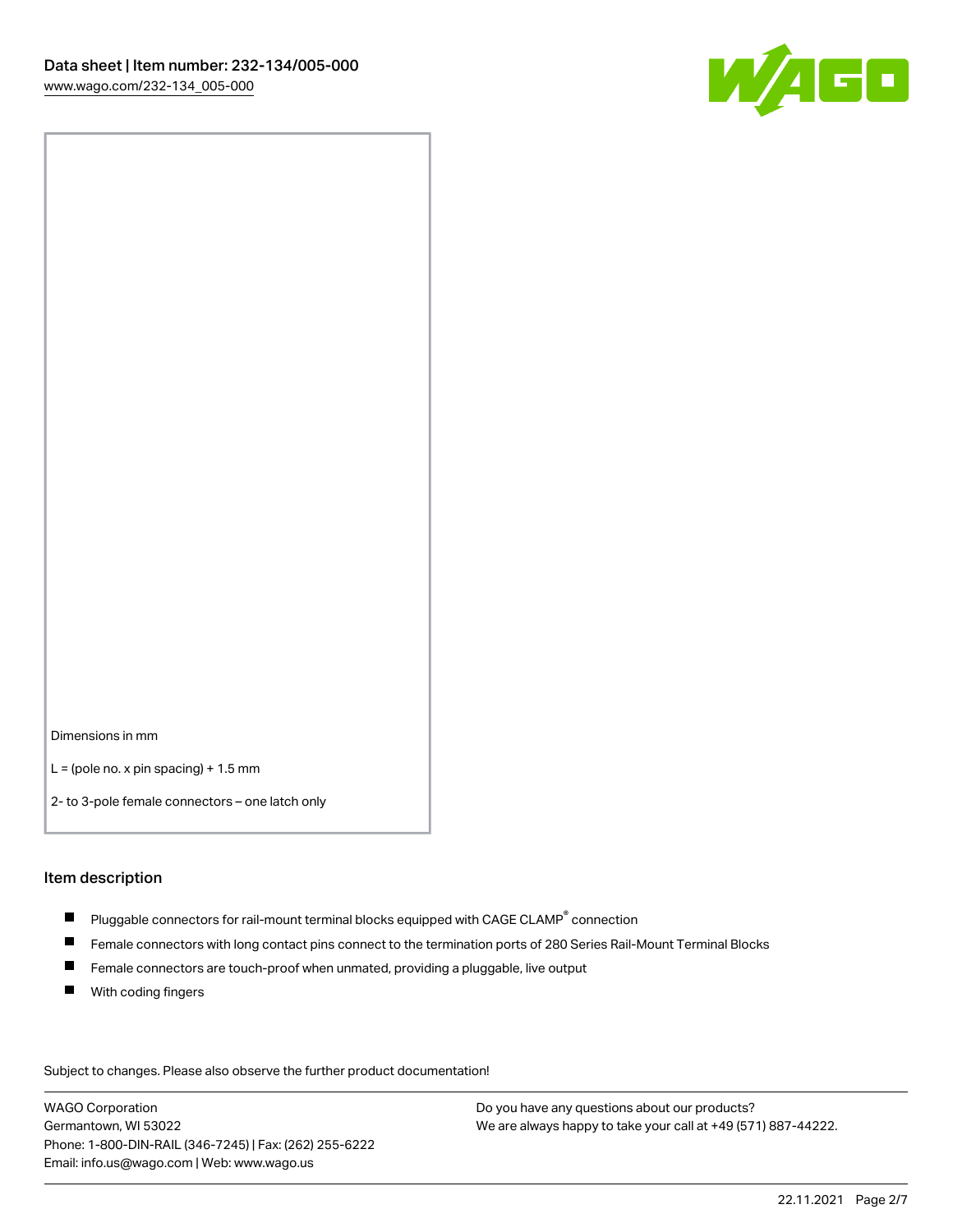

# Data Notes

| Safety information 1 | The <i>MCS – MULTI CONNECTION SYSTEM</i> includes connectors<br>without breaking capacity in accordance with DIN EN 61984. When<br>used as intended, these connectors must not be connected<br>/disconnected when live or under load. The circuit design should<br>ensure header pins, which can be touched, are not live when<br>unmated. |
|----------------------|--------------------------------------------------------------------------------------------------------------------------------------------------------------------------------------------------------------------------------------------------------------------------------------------------------------------------------------------|
| Variants:            | Other pole numbers<br>Other versions (or variants) can be requested from WAGO Sales or<br>configured at https://configurator.wago.com/                                                                                                                                                                                                     |

## Electrical data

# IEC Approvals

| Ratings per                 | IEC/EN 60664-1                                                        |
|-----------------------------|-----------------------------------------------------------------------|
| Rated voltage (III / 3)     | 320 V                                                                 |
| Rated surge voltage (III/3) | 4 <sub>k</sub> V                                                      |
| Rated voltage (III/2)       | 320 V                                                                 |
| Rated surge voltage (III/2) | 4 <sub>k</sub> V                                                      |
| Nominal voltage (II/2)      | 630 V                                                                 |
| Rated surge voltage (II/2)  | 4 <sub>k</sub> V                                                      |
| Rated current               | 12A                                                                   |
| Legend (ratings)            | $(III / 2)$ $\triangle$ Overvoltage category III / Pollution degree 2 |

## UL Approvals

| Approvals per                  | UL 1059 |
|--------------------------------|---------|
| Rated voltage UL (Use Group B) | 300 V   |
| Rated current UL (Use Group B) | 15 A    |
| Rated voltage UL (Use Group D) | 300 V   |
| Rated current UL (Use Group D) | 10 A    |

# Ratings per UL

| Rated voltage UL 1977 | 300 V |
|-----------------------|-------|
| Rated current UL 1977 |       |

### CSA Approvals

Approvals per CSA

Subject to changes. Please also observe the further product documentation!

| <b>WAGO Corporation</b>                                | Do you have any questions about our products?                 |
|--------------------------------------------------------|---------------------------------------------------------------|
| Germantown, WI 53022                                   | We are always happy to take your call at +49 (571) 887-44222. |
| Phone: 1-800-DIN-RAIL (346-7245)   Fax: (262) 255-6222 |                                                               |
| Email: info.us@wago.com   Web: www.wago.us             |                                                               |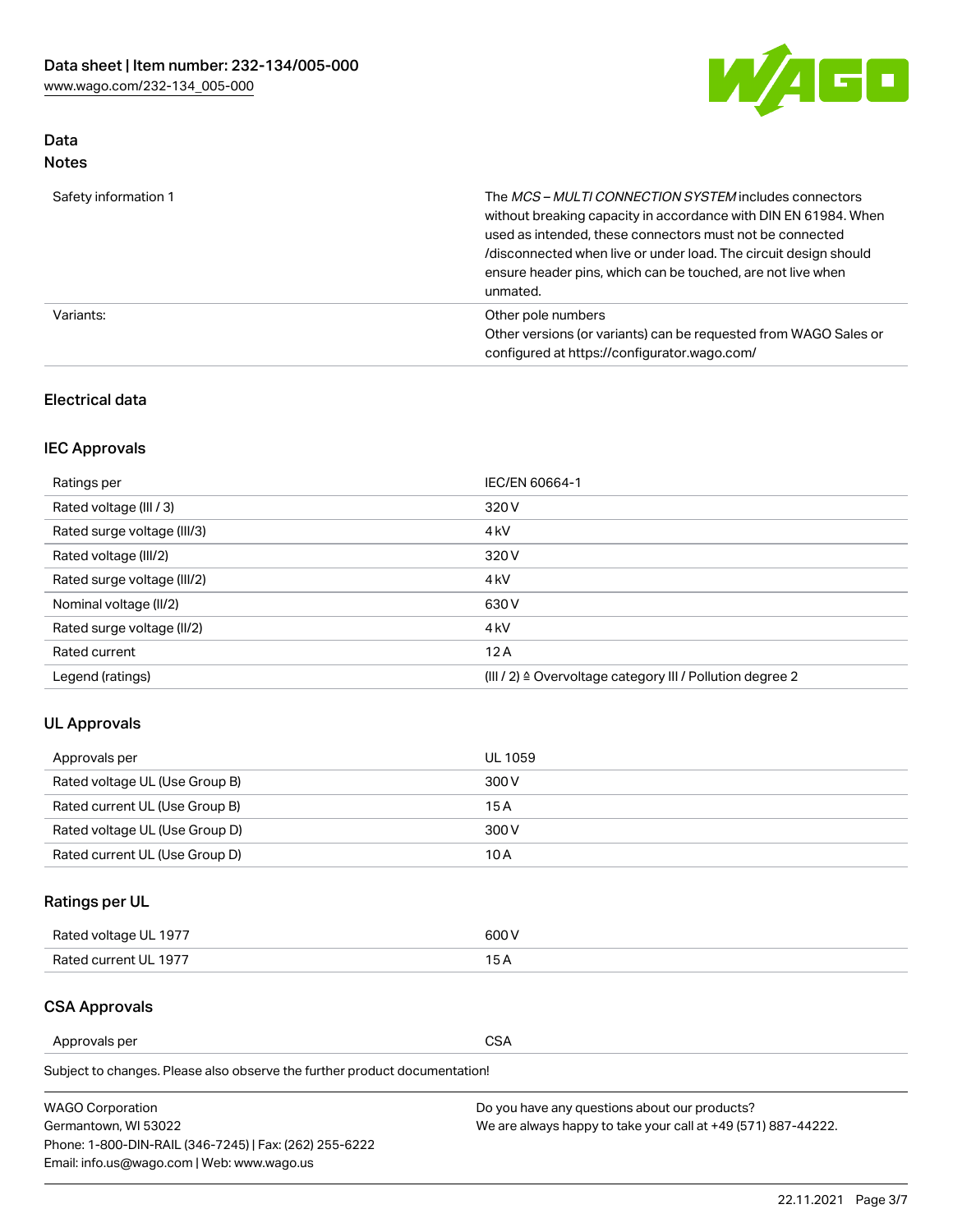[www.wago.com/232-134\\_005-000](http://www.wago.com/232-134_005-000)



| Rated voltage CSA (Use Group B) | 300 V |
|---------------------------------|-------|
| Rated current CSA (Use Group B) | 15 A  |
| Rated voltage CSA (Use Group D) | 300 V |
| Rated current CSA (Use Group D) | 10 A  |

## Connection data

| Total number of potentials |  |
|----------------------------|--|
| Number of connection types |  |
| Number of levels           |  |

# Connection 1

| Number of poles |  |
|-----------------|--|
|-----------------|--|

# Physical data

| Pin spacing             | 5 mm / 0.197 inch     |
|-------------------------|-----------------------|
| Width                   | 21.5 mm / 0.846 inch  |
| Height                  | 32.75 mm / 1.289 inch |
| Height from the surface | 18.25 mm / 0.719 inch |
| Depth                   | 11.6 mm / 0.457 inch  |

# Plug-in connection

| Contact type (pluggable connector)                | Female connector/socket                   |
|---------------------------------------------------|-------------------------------------------|
| Connector (connection type)                       | for front-entry rail-mount terminal block |
| Mismating protection                              | No                                        |
| Locking of plug-in connection                     | Without                                   |
| Mating direction to the rail-mount terminal block | 90°                                       |

## Material data

| Color                       | gray             |
|-----------------------------|------------------|
| Material group              |                  |
| Insulation material         | Polyamide (PA66) |
| Flammability class per UL94 | V <sub>0</sub>   |
| Contact material            | Copper alloy     |
| Contact plating             | tin-plated       |
| Fire load                   | 0.077 MJ         |
| Weight                      | 4.3 <sub>g</sub> |

Subject to changes. Please also observe the further product documentation!

| <b>WAGO Corporation</b>                                | Do you have any questions about our products?                 |
|--------------------------------------------------------|---------------------------------------------------------------|
| Germantown, WI 53022                                   | We are always happy to take your call at +49 (571) 887-44222. |
| Phone: 1-800-DIN-RAIL (346-7245)   Fax: (262) 255-6222 |                                                               |
| Email: info.us@wago.com   Web: www.wago.us             |                                                               |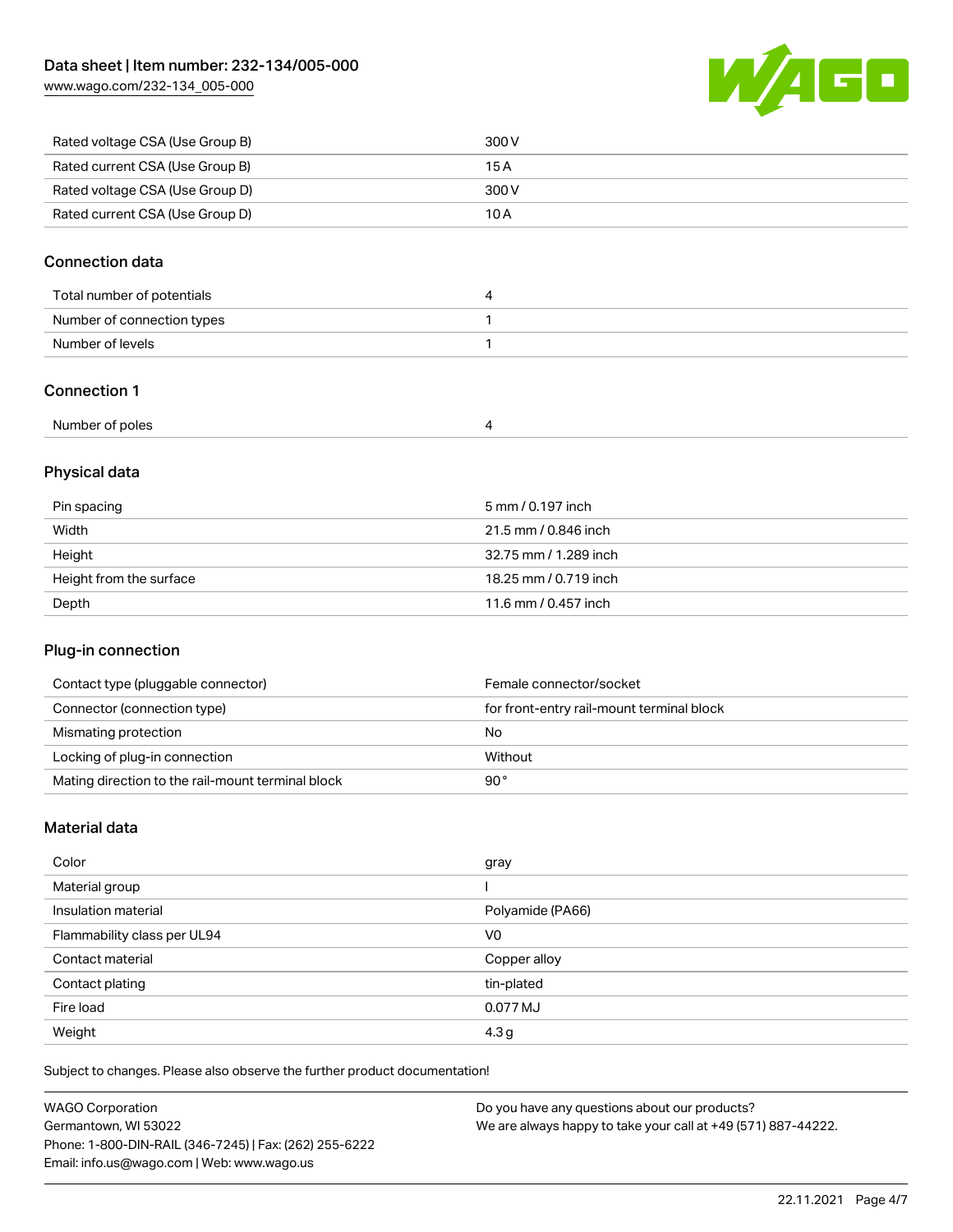

## Environmental requirements

| Limit temperature range | $-60+85 °C$ |  |
|-------------------------|-------------|--|
|-------------------------|-------------|--|

#### Commercial data

| Product Group         | 3 (Multi Conn. System) |
|-----------------------|------------------------|
| PU (SPU)              | 100 Stück              |
| Packaging type        | box                    |
| Country of origin     | DE                     |
| <b>GTIN</b>           | 4044918569552          |
| Customs tariff number | 8536694040             |

## Approvals / Certificates

#### Country specific Approvals

| Logo | Approval                                            | <b>Additional Approval Text</b> | Certificate<br>name |
|------|-----------------------------------------------------|---------------------------------|---------------------|
|      | <b>CB</b><br><b>DEKRA Certification B.V.</b>        | IEC 61984                       | NL-39756            |
|      | <b>CSA</b><br>DEKRA Certification B.V.              | C <sub>22.2</sub>               | 1466354             |
| EMA  | <b>KEMA/KEUR</b><br><b>DEKRA Certification B.V.</b> | EN 61984                        | 2190761.01          |

#### Ship Approvals

| Logo          | Approval            | <b>Additional Approval Text</b> | Certificate<br>name |
|---------------|---------------------|---------------------------------|---------------------|
| U             | BV                  | IEC 60998                       | 11915/D0            |
| <b>BUREAU</b> | Bureau Veritas S.A. |                                 | BV                  |

#### UL-Approvals

|      |                                |                                 | Certificate |
|------|--------------------------------|---------------------------------|-------------|
| Logo | Approval                       | <b>Additional Approval Text</b> | name        |
|      | UL                             | <b>UL 1977</b>                  | E45171      |
| J    | Underwriters Laboratories Inc. |                                 |             |

Subject to changes. Please also observe the further product documentation!

| <b>WAGO Corporation</b>                                | Do you have any questions about our products?                 |
|--------------------------------------------------------|---------------------------------------------------------------|
| Germantown, WI 53022                                   | We are always happy to take your call at +49 (571) 887-44222. |
| Phone: 1-800-DIN-RAIL (346-7245)   Fax: (262) 255-6222 |                                                               |
| Email: info.us@wago.com   Web: www.wago.us             |                                                               |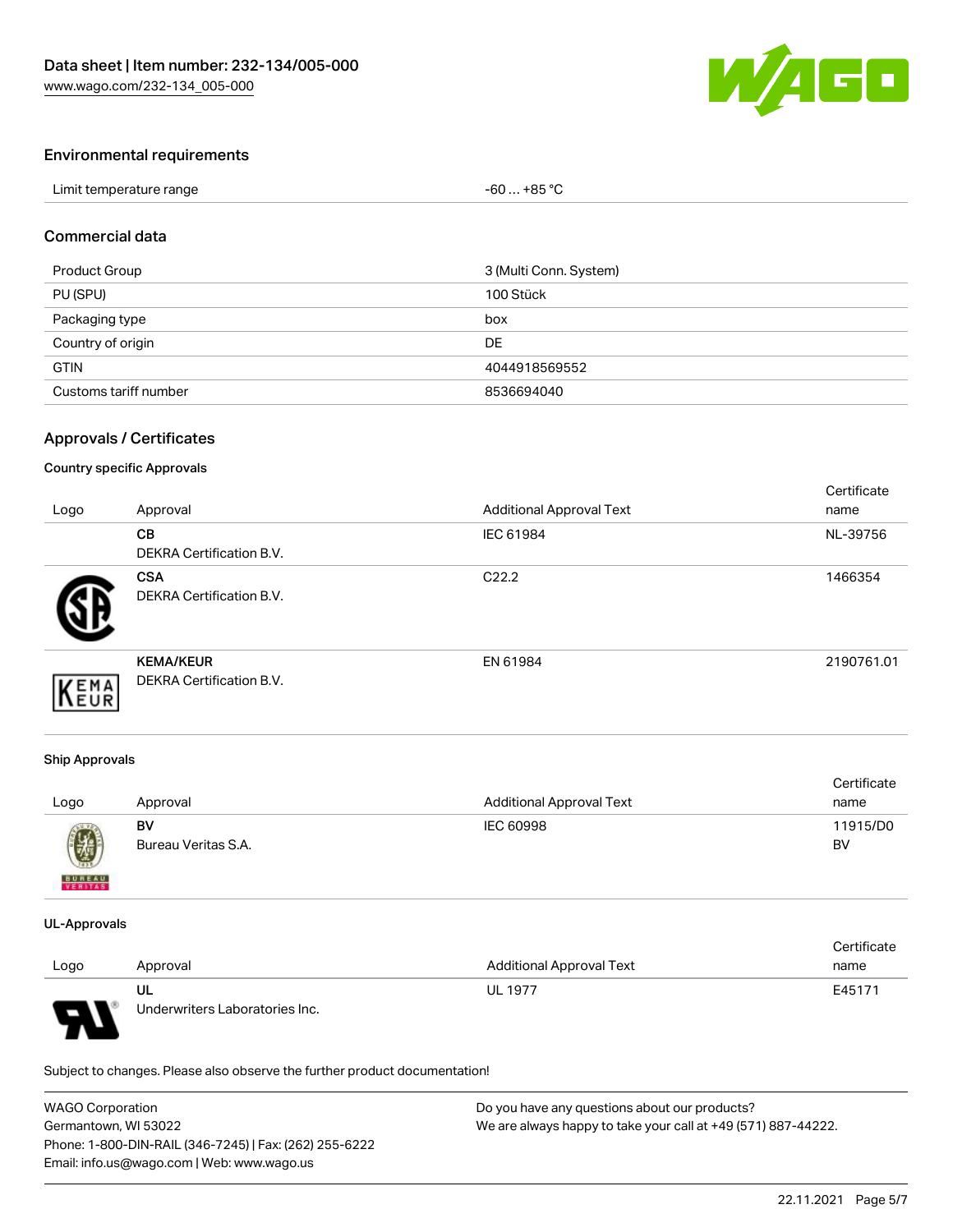

|                                                   | UL                                                                                                                         | UL 1059              |               | E45172               |
|---------------------------------------------------|----------------------------------------------------------------------------------------------------------------------------|----------------------|---------------|----------------------|
|                                                   | Underwriters Laboratories Inc.                                                                                             |                      |               |                      |
|                                                   |                                                                                                                            |                      |               |                      |
| Counterpart                                       |                                                                                                                            |                      |               |                      |
|                                                   | Item no.231-604<br>Male connector; 4-pole; Pin spacing 5 mm; gray                                                          | www.wago.com/231-604 |               |                      |
| <b>Optional accessories</b>                       |                                                                                                                            |                      |               |                      |
| <b>Testing accessories</b><br>Testing accessories |                                                                                                                            |                      |               |                      |
|                                                   | Item no.: 231-661<br>Test plugs for female connectors; for 5 mm and 5.08 mm pin spacing; 2,50 mm <sup>2</sup> ; light gray |                      |               | www.wago.com/231-661 |
| <b>Downloads</b><br>Documentation                 |                                                                                                                            |                      |               |                      |
| <b>Additional Information</b>                     |                                                                                                                            |                      |               |                      |
| Technical explanations                            |                                                                                                                            | 2019 Apr 3           | pdf<br>2.0 MB | Download             |
| <b>CAD</b> files                                  |                                                                                                                            |                      |               |                      |
| CAD data                                          |                                                                                                                            |                      |               |                      |
|                                                   | 2D/3D Models 232-134/005-000                                                                                               |                      | <b>URL</b>    | Download             |
| CAE data                                          |                                                                                                                            |                      |               |                      |
|                                                   | EPLAN Data Portal 232-134/005-000                                                                                          |                      | <b>URL</b>    | Download             |
|                                                   | ZUKEN Portal 232-134/005-000                                                                                               |                      | <b>URL</b>    | Download             |
|                                                   | EPLAN Data Portal 232-134/005-000                                                                                          |                      | <b>URL</b>    | Download             |

#### Environmental Product Compliance

Subject to changes. Please also observe the further product documentation!

WAGO Corporation Germantown, WI 53022 Phone: 1-800-DIN-RAIL (346-7245) | Fax: (262) 255-6222 Email: info.us@wago.com | Web: www.wago.us